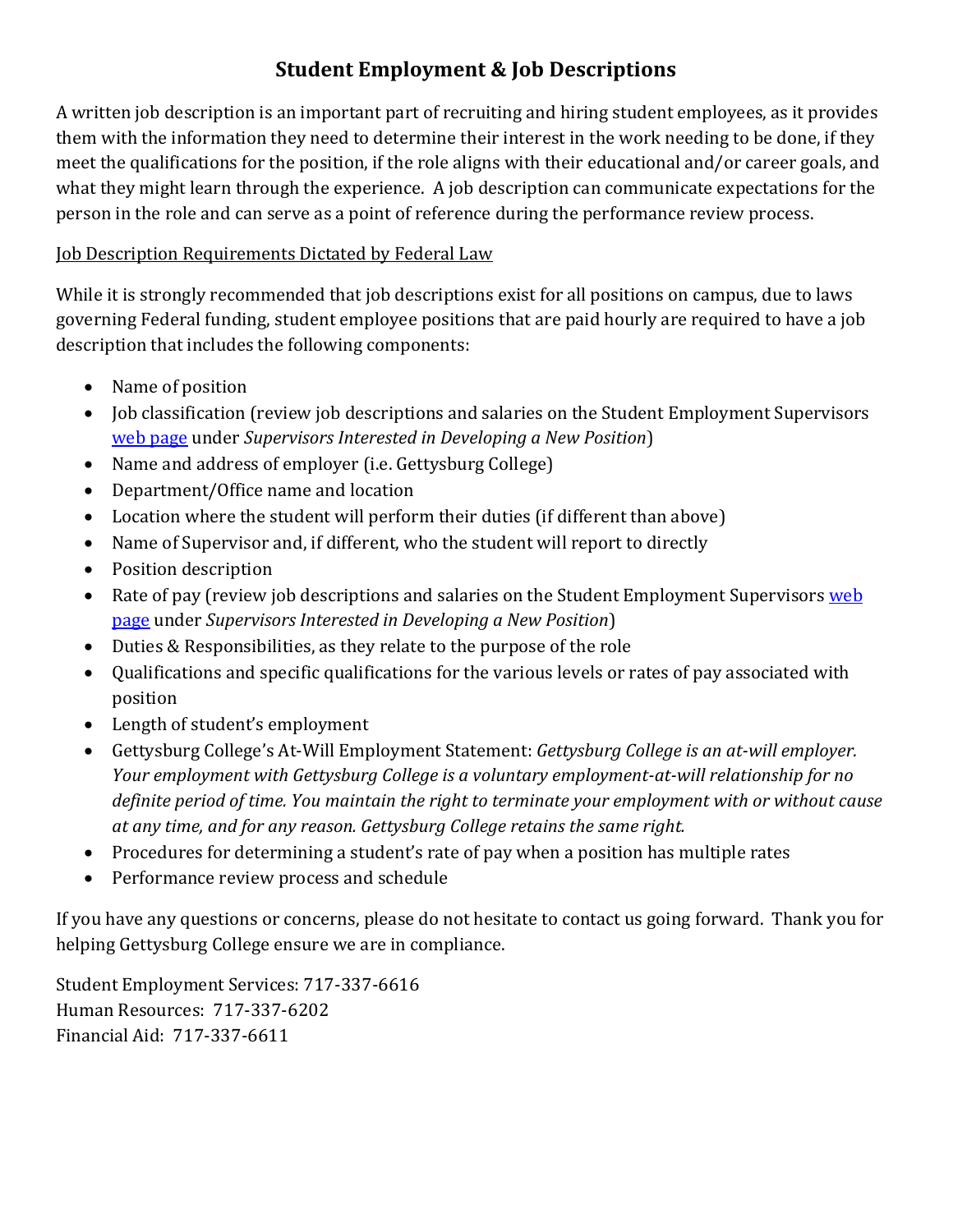#### **SAMPLE JOB DESCRIPTION**

**TITLE OF POSITION:** Student Office Assistant II

**CLASSIFICATION:** Clerical II

**EMPLOYER:** Gettysburg College, 300 N. Washington Street, Gettysburg, PA 17325

**OFFICE/DEPARTMENT:** Career Engagement, College Union Building, Suite 204

**GENERAL SUPERVISOR:** Rebecca Barth, Coordinator of Employer Relations

**REPORT TO:** Supervisor as noted above or based on assignment

#### **START DATE:** January/February 2020

*Gettysburg College is an at-will employer. Your employment with Gettysburg College is a voluntary employment-at-will relationship for no definite period of time. You maintain the right to terminate your employment with or without cause at any time, and for any reason. Gettysburg College retains the same right.*

**ESTIMATED HOURS PER WEEK:** 4-6 hours, dependent on student availability

**RATE OF PAY:** \$7.50/hour; potential for pay increase each academic year of continued employment based on performance review.

**POSITION DESCRIPTION:** As a member of the student office assistant team and the first point of contact via phone and in-person to a diverse group of constituents (i.e. students, staff, faculty, administrators, parents, and prospective families), the person in this role is integral in creating a welcoming environment and helping to serve the needs of all of our constituents. Student Assistants learn the skills necessary to work in an office setting and will get the opportunity to participate in professional development and team building programs. Additionally, each Student Assistant is paired with a Career Counselor for a mentor/mentee connection in the office.

## **ESSENTIAL DUTIES AND RESPONSIBILITIES:**

- Responsible for the operation of the front desk and providing a welcoming and inclusive environment for all visitors and callers to the office
- Provide general office assistance (answering and transferring calls, word processing, filing, mailings, errands, etc.)
- Knowledge and utilization of Handshake including: opening the check-in kiosk, helping students navigate scheduling appointments, employer and job approvals
- Attend all meetings and workshops for student assistants
- Assist with staffing special events organized by the office
- Special projects as assigned

## **REQUIRED SKILLS:**

- General office and clerical experience
- Good communication and organizational skills